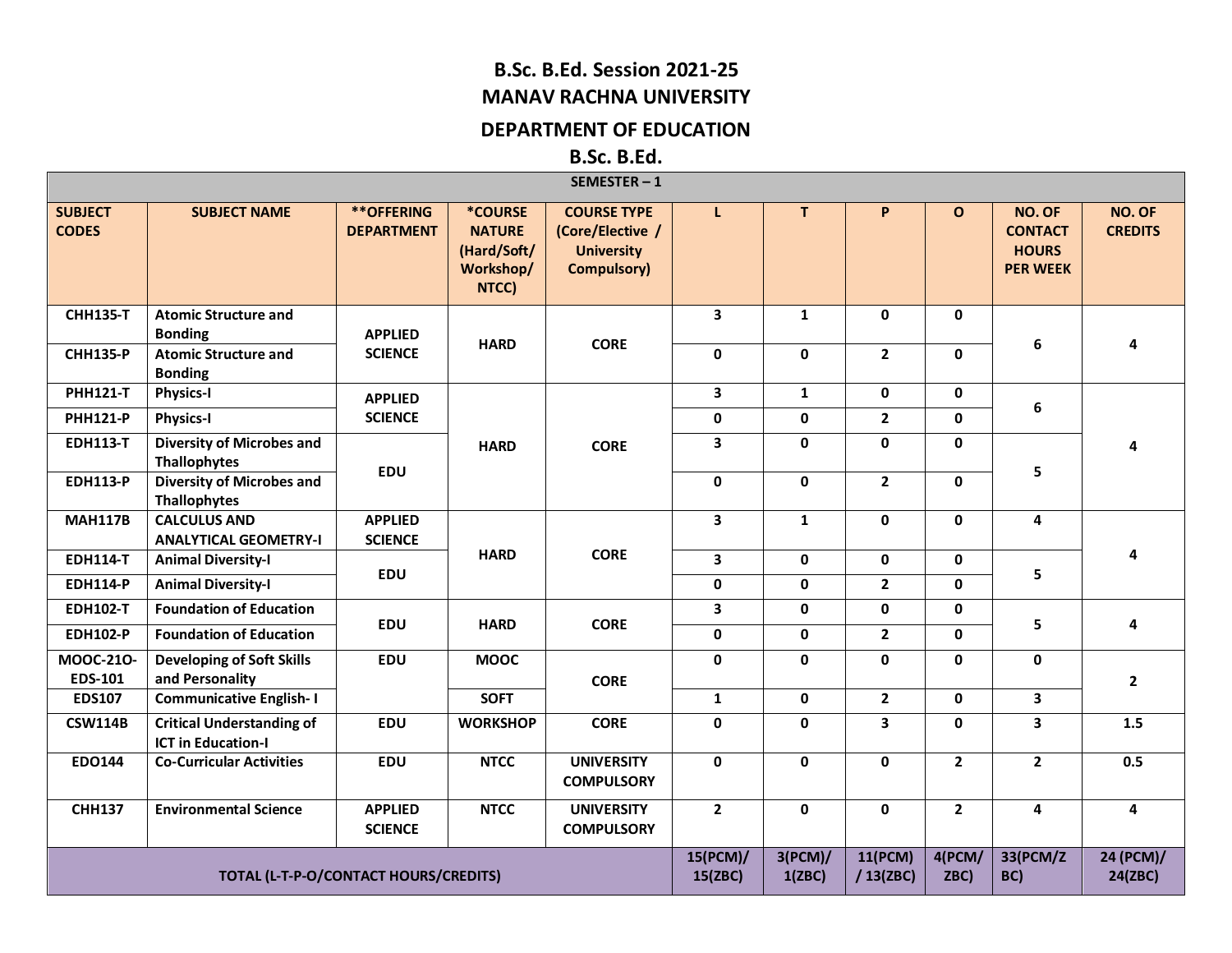|                                |                                                                     |                                        |                                                                      | <b>SEMESTER - 2</b>                                                               |                         |              |                         |              |                                                             |                          |
|--------------------------------|---------------------------------------------------------------------|----------------------------------------|----------------------------------------------------------------------|-----------------------------------------------------------------------------------|-------------------------|--------------|-------------------------|--------------|-------------------------------------------------------------|--------------------------|
| <b>SUBJECT</b><br><b>CODES</b> | <b>SUBJECT NAME</b>                                                 | <b>**OFFERING</b><br><b>DEPARTMENT</b> | <b>*COURSE</b><br><b>NATURE</b><br>(Hard/Soft/<br>Workshop/<br>NTCC) | <b>COURSE TYPE</b><br>(Core/Elective /<br><b>University</b><br><b>Compulsory)</b> | L                       | T.           | P                       | $\mathbf O$  | NO. OF<br><b>CONTACT</b><br><b>HOURS</b><br><b>PER WEEK</b> | NO. OF<br><b>CREDITS</b> |
| <b>CHH136-T</b>                | <b>States of Matter and</b>                                         |                                        |                                                                      |                                                                                   | $\mathbf{3}$            | $\mathbf{1}$ | $\mathbf 0$             | $\mathbf 0$  |                                                             |                          |
| <b>CHH136-P</b>                | <b>Nuclear Chemistry</b><br><b>States of Matter and</b>             | <b>APPLIED</b><br><b>SCIENCE</b>       | <b>HARD</b>                                                          | <b>CORE</b>                                                                       | $\pmb{0}$               | 0            | $2^{\circ}$             | $\mathbf 0$  | 6                                                           | 4                        |
|                                | <b>Nuclear Chemistry</b>                                            |                                        |                                                                      |                                                                                   |                         |              |                         |              |                                                             |                          |
| <b>PHH122-T</b>                | <b>Elasticity, Waves, Heat</b>                                      |                                        |                                                                      |                                                                                   | $\overline{\mathbf{3}}$ | $\mathbf{1}$ | $\mathbf 0$             | $\mathbf 0$  |                                                             |                          |
|                                | and Thermodynamics                                                  | <b>APPLIED</b>                         |                                                                      |                                                                                   |                         |              |                         |              | $\boldsymbol{6}$                                            |                          |
| <b>PHH122-P</b>                | <b>Elasticity, Waves, Heat</b>                                      | <b>SCIENCE</b>                         |                                                                      |                                                                                   | $\mathbf 0$             | 0            | $\overline{2}$          | $\mathbf 0$  |                                                             |                          |
| <b>EDH132-T</b>                | and Thermodynamics<br><b>Bryophytes and</b>                         |                                        | <b>HARD</b>                                                          | <b>CORE</b>                                                                       | 3                       | $\mathbf{0}$ | $\mathbf 0$             | $\mathbf{0}$ |                                                             | 4                        |
|                                | Pteridophytes                                                       |                                        |                                                                      |                                                                                   |                         |              |                         |              |                                                             |                          |
| <b>EDH132-P</b>                | <b>Bryophytes and</b>                                               | <b>EDU</b>                             |                                                                      |                                                                                   | $\mathbf 0$             | $\pmb{0}$    | $\mathbf{2}$            | $\mathbf 0$  | 5                                                           |                          |
|                                | Pteridophytes                                                       |                                        |                                                                      |                                                                                   |                         |              |                         |              |                                                             |                          |
| <b>MAH118B</b>                 | <b>NUMBER THEORY,</b><br>THEORY OF EQUATIONS<br><b>AND MATRICES</b> | <b>APPLIED</b><br><b>SCIENCE</b>       | <b>HARD</b>                                                          | <b>CORE</b>                                                                       | 3                       | $\mathbf{1}$ | $\pmb{0}$               | $\pmb{0}$    | $\overline{\mathbf{4}}$                                     | 4                        |
| <b>EDH131-T</b>                | <b>Animal Diversity-II</b>                                          |                                        |                                                                      |                                                                                   | 3                       | 0            | $\mathbf 0$             | $\mathbf 0$  |                                                             |                          |
| <b>EDH131-P</b>                | <b>Animal Diversity-II</b>                                          | <b>EDU</b>                             |                                                                      |                                                                                   | $\pmb{0}$               | $\mathbf 0$  | $\mathbf{2}$            | $\pmb{0}$    | 5                                                           |                          |
| <b>MAH119B-T</b>               | <b>CALCULUS AND</b><br><b>ANALYTICAL GEOMETRY-II</b>                | <b>APPLIED</b>                         | <b>HARD</b>                                                          | <b>CORE</b>                                                                       | 3                       | $\mathbf{1}$ | $\mathbf 0$             | $\mathbf 0$  | 4                                                           | 5                        |
| <b>MAH120B</b>                 | <b>MATHS LAB</b>                                                    | <b>SCIENCE</b>                         |                                                                      |                                                                                   | $\mathbf 0$             | $\mathbf 0$  | $\mathbf{2}$            | $\mathbf 0$  | $\overline{2}$                                              |                          |
| <b>EDS103</b>                  | <b>Creating An Inclusive</b><br>Classroom                           | <b>EDU</b>                             | <b>SOFT</b>                                                          | <b>CORE</b>                                                                       | $\mathbf{1}$            | $\mathbf 0$  | $2^{\circ}$             | $\mathbf 0$  | $\overline{\mathbf{3}}$                                     | $\overline{2}$           |
| <b>EDH133-T</b>                | <b>Learner and Learning</b><br><b>Process</b>                       |                                        |                                                                      |                                                                                   | $\overline{\mathbf{3}}$ | 0            | $\mathbf 0$             | $\mathbf 0$  | 5                                                           |                          |
| <b>EDH133-P</b>                | <b>Learner and Learning</b><br><b>Process</b>                       | <b>EDU</b>                             | <b>HARD</b>                                                          | <b>CORE</b>                                                                       | $\mathbf 0$             | 0            | $2^{\circ}$             | $\mathbf 0$  |                                                             | 4                        |
| <b>MOOC-18E-</b>               | Better Spoken English/                                              |                                        | <b>MOOC</b>                                                          |                                                                                   | $\mathbf 0$             | $\mathbf{0}$ | $\mathbf 0$             | $\mathbf{2}$ | $\mathbf 0$                                                 |                          |
| <b>EDS-103</b>                 | <b>Speaking Effectively</b>                                         | <b>EDU</b>                             |                                                                      | <b>CORE</b>                                                                       |                         |              |                         |              |                                                             | $\mathbf{2}$             |
| <b>EDS134</b>                  | <b>Communicative English-II</b>                                     |                                        | <b>SOFT</b>                                                          |                                                                                   | $\mathbf{1}$            | $\mathbf 0$  | $\overline{2}$          | $\mathbf 0$  | $\overline{\mathbf{3}}$                                     |                          |
| <b>CSW115B</b>                 | <b>Critical Understanding of</b><br>ICT-II                          | <b>CST</b>                             | <b>WORKSHOP</b>                                                      | <b>CORE</b>                                                                       | $\mathbf 0$             | 0            | $\overline{\mathbf{3}}$ | $\mathbf 0$  | $\overline{\mathbf{3}}$                                     | 1.5                      |
| <b>EDW125</b>                  | <b>Drama and Art Education</b>                                      | EDU                                    | <b>WORKSHOP</b>                                                      | <b>CORE</b>                                                                       | $\pmb{0}$               | $\mathbf 0$  | $\overline{\mathbf{3}}$ | $\mathbf 0$  | 3                                                           | $1.5\,$                  |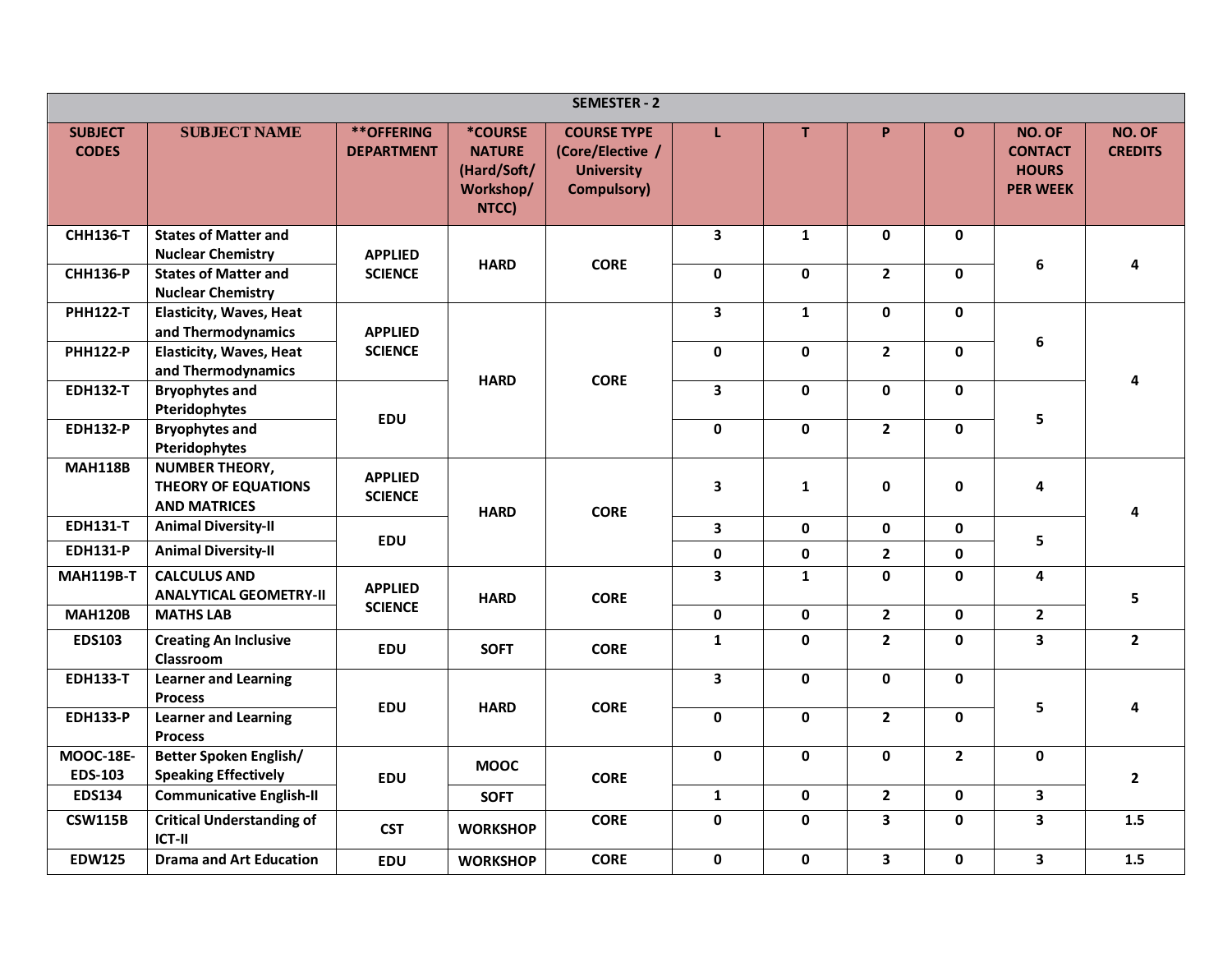| <b>EDN136</b> | <b>Project Report on Field</b><br><b>Trip (Experimental</b><br>School/Innovative<br><b>Resources Centre, etc.)</b> | <b>EDU</b> | <b>NTCC</b> | <b>UNIVERSITY</b><br><b>COMPULSORY</b>  |                     |                   | 0                      | 0              |                     |                     |
|---------------|--------------------------------------------------------------------------------------------------------------------|------------|-------------|-----------------------------------------|---------------------|-------------------|------------------------|----------------|---------------------|---------------------|
|               | TOTAL (L-T-P-O/CONTACT HOURS/CREDITS)                                                                              |            |             |                                         | 17(PCM)/1<br>4(ZBC) | 4(PCM)/1(<br>ZBC) | <b>18(PCM/</b><br>ZBC) | 2(PCM)<br>ZBC) | 41(PCM)/3<br>5(ZBC) | 30(PCM)/25<br>(ZBC) |
|               |                                                                                                                    |            |             | Two weeks summer training (1.5 Credits) |                     |                   |                        |                |                     |                     |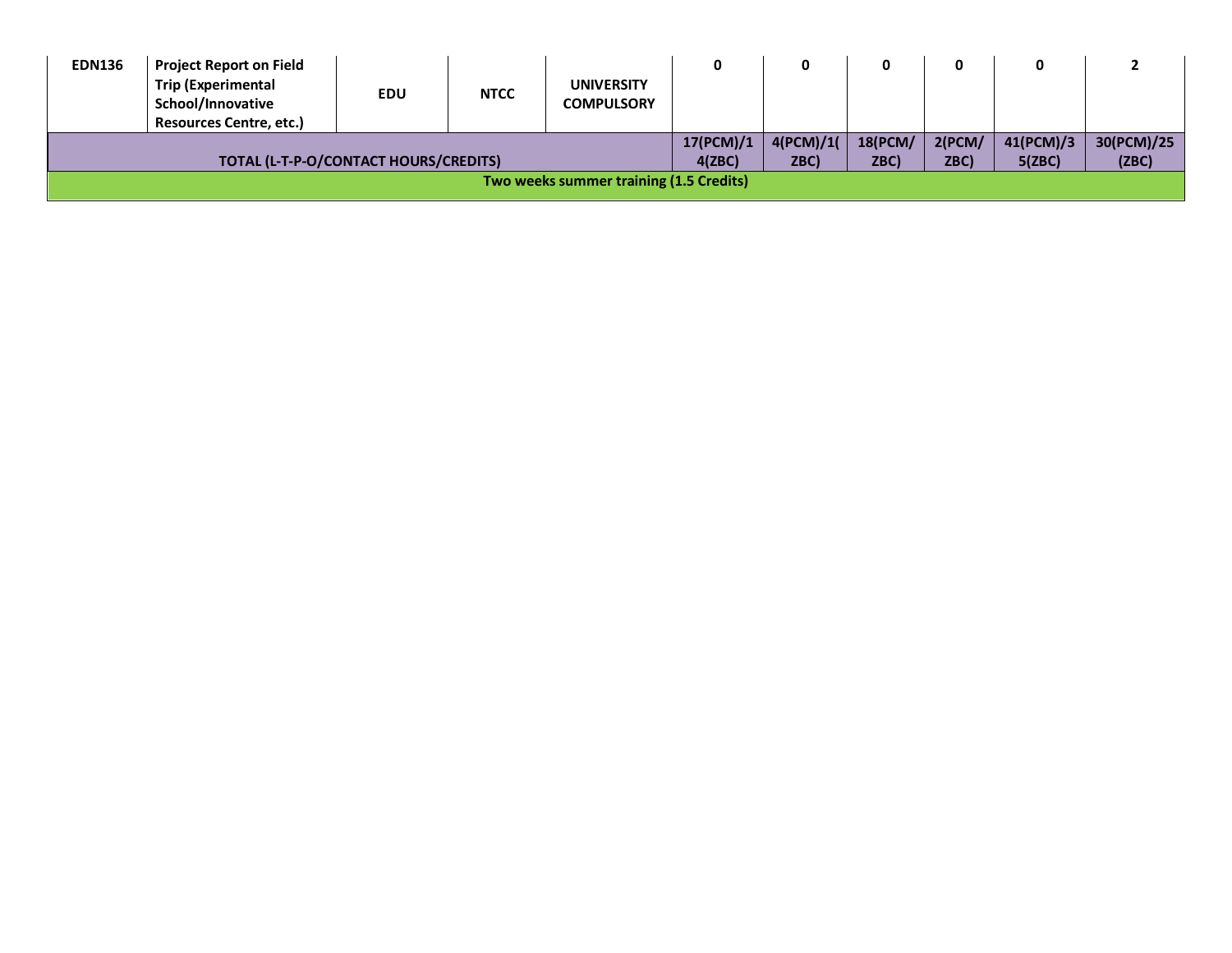|                                |                                                                              |                                        | <b>SEMESTER - 3</b>                                                  |                                                                                   |             |              |                |              |                                                                    |                          |
|--------------------------------|------------------------------------------------------------------------------|----------------------------------------|----------------------------------------------------------------------|-----------------------------------------------------------------------------------|-------------|--------------|----------------|--------------|--------------------------------------------------------------------|--------------------------|
| <b>SUBJECT</b><br><b>CODES</b> | <b>SUBJECT NAME</b>                                                          | <b>**OFFERING</b><br><b>DEPARTMENT</b> | <b><i>*COURSE NATURE</i></b><br>(Hard/Soft/<br><b>Workshop/NTCC)</b> | <b>COURSE TYPE</b><br>(Core/Elective /<br><b>University</b><br><b>Compulsory)</b> | L           | $\mathsf T$  | P              | $\mathbf{o}$ | <b>NO. OF</b><br><b>CONTACT</b><br><b>HOURS PER</b><br><b>WEEK</b> | NO. OF<br><b>CREDITS</b> |
| <b>CHH237-</b><br>T            | <b>Organic Chemistry I</b>                                                   | <b>APPLIED</b>                         |                                                                      |                                                                                   | 3           | 1            | $\mathbf 0$    | $\mathbf 0$  |                                                                    |                          |
| <b>CHH237-</b><br>P            | <b>Organic Chemistry I</b>                                                   | <b>SCIENCE</b>                         | <b>HARD</b>                                                          | <b>CORE</b>                                                                       | $\mathbf 0$ | $\mathbf 0$  | $\mathbf{2}$   | 0            | $\boldsymbol{6}$                                                   | 4                        |
| <b>PHH226-</b><br>т            | <b>Electricity and Electromagnetism</b>                                      | <b>APPLIED</b>                         |                                                                      |                                                                                   | 3           | $\mathbf{1}$ | $\mathbf 0$    | $\mathbf 0$  | $\boldsymbol{6}$                                                   |                          |
| <b>PHH226-</b><br>P            | <b>Electricity and Electromagnetism</b>                                      | <b>SCIENCE</b>                         |                                                                      |                                                                                   | $\mathbf 0$ | 0            | $\mathbf{2}$   | 0            |                                                                    |                          |
| <b>EDH204-</b><br>T            | <b>Gymnosperms and Reproduction in</b><br>Angiosperms                        |                                        | <b>HARD</b>                                                          | <b>CORE</b>                                                                       | 3           | $\mathbf 0$  | $\mathbf 0$    | $\mathbf 0$  |                                                                    |                          |
| EDH204-<br>P                   | <b>Gymnosperms and Reproduction in</b><br>Angiosperms                        | <b>EDU</b>                             |                                                                      |                                                                                   | $\mathbf 0$ | $\mathbf 0$  | $\mathbf{2}$   | $\mathbf 0$  | 5                                                                  |                          |
| <b>MAH219</b><br>B             | <b>Real Analysis</b>                                                         | <b>APPLIED</b><br><b>SCIENCE</b>       | <b>HARD</b>                                                          | <b>CORE</b>                                                                       | 3           | $\mathbf{1}$ | $\mathbf 0$    | $\mathbf 0$  | 4                                                                  |                          |
| <b>EDH205-</b><br>T            | <b>Animal Diversity-III and Comparative</b><br><b>Anatomy of Vertebrates</b> | <b>EDU</b>                             | <b>HARD</b>                                                          | <b>CORE</b>                                                                       | 3           | $\mathbf 0$  | 0              | $\mathbf 0$  | 5                                                                  | 4                        |
| <b>EDH205-</b><br>P            | <b>Animal Diversity-III and comparative</b><br><b>Anatomy of Vertebrates</b> |                                        |                                                                      |                                                                                   | $\mathbf 0$ | $\mathbf 0$  | $\mathbf{2}$   | $\mathbf 0$  |                                                                    |                          |
| <b>EDH221-</b><br>Т            | <b>Basics of Biophysics</b>                                                  |                                        |                                                                      |                                                                                   | 3           | $\mathbf 0$  | $\mathbf 0$    | 0            |                                                                    |                          |
| <b>EDH221-</b><br>P            | <b>Basics of Biophysics</b>                                                  | <b>EDU</b>                             | <b>HARD</b>                                                          | <b>CORE</b>                                                                       | $\mathbf 0$ | $\mathbf 0$  | $\overline{2}$ | $\mathbf 0$  | 5                                                                  |                          |
| <b>EDH216-</b><br>т            | <b>Knowledge and Curriculum</b>                                              |                                        |                                                                      |                                                                                   | 3           | $\mathbf 0$  | $\mathbf 0$    | 0            |                                                                    | 4                        |
| <b>EDH216-</b><br>P            | <b>Knowledge and Curriculum</b>                                              | <b>EDU</b>                             | <b>HARD</b>                                                          | <b>CORE</b>                                                                       | $\mathbf 0$ | $\mathbf 0$  | $\mathbf{2}$   | $\mathbf 0$  | 5                                                                  |                          |
| <b>EDS207</b>                  | <b>Gender, School and Society</b>                                            | <b>EDU</b>                             | <b>SOFT</b>                                                          | <b>CORE</b>                                                                       | 1           | 0            | $\mathbf{2}$   | 0            | 3                                                                  | $\mathbf{2}$             |
| <b>EDW208</b>                  | <b>Craft And Visual Arts</b>                                                 | EDU                                    | <b>WORKSHOP</b>                                                      | <b>CORE</b>                                                                       | 0           | 0            | 3              | 0            | 3                                                                  | 1.5                      |
| <b>FLS101</b>                  | Spanish-I                                                                    |                                        |                                                                      |                                                                                   | 1           | $\mathbf{1}$ | $\mathbf{0}$   | 0            | $\overline{2}$                                                     |                          |
| <b>FLS102</b>                  | German-I                                                                     | <b>MRCFL</b>                           | <b>ELECTIVE</b>                                                      | <b>UNIVERSITY</b><br><b>COMPULSORY</b>                                            | 1           | 1            | $\mathbf 0$    | $\mathbf 0$  | $\mathbf{2}$                                                       | 0                        |
| <b>FLS103</b>                  | French-I                                                                     |                                        |                                                                      |                                                                                   | 1           | $\mathbf{1}$ | $\mathbf 0$    | $\mathbf 0$  | $\mathbf{2}$                                                       |                          |
|                                |                                                                              | TOTAL (L-T-P-O/CONTACT HOURS/CREDITS)  |                                                                      |                                                                                   |             |              |                |              | 34(PCM)/34(<br>ZBC)                                                | 23.5(PCM)/<br>23.5(ZBC)  |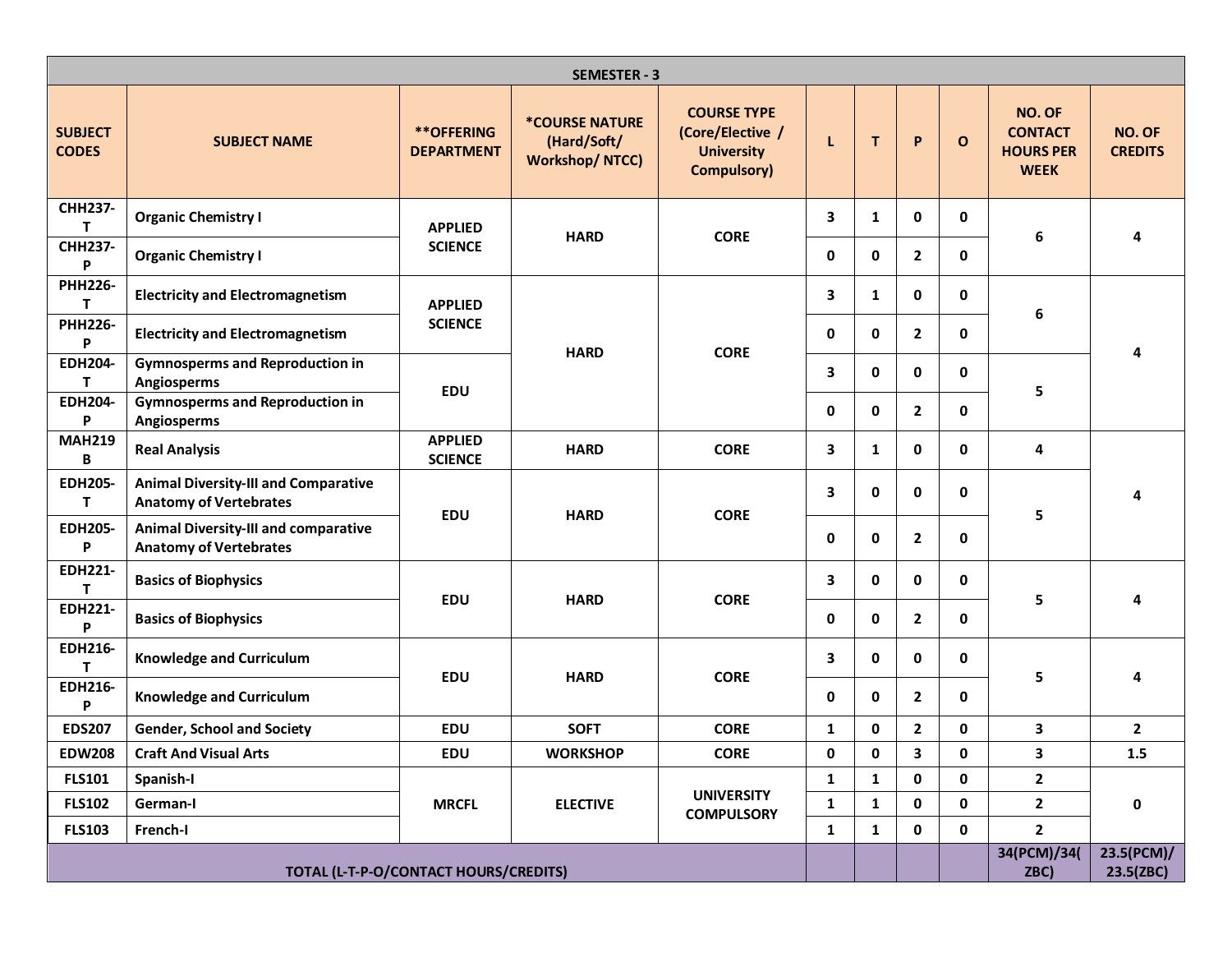|                                    |                                                                       |                                        |                                                                      | <b>SEMESTER - 4</b>                                                               |                         |              |                |              |                                                             |                          |
|------------------------------------|-----------------------------------------------------------------------|----------------------------------------|----------------------------------------------------------------------|-----------------------------------------------------------------------------------|-------------------------|--------------|----------------|--------------|-------------------------------------------------------------|--------------------------|
| <b>SUBJECT</b><br><b>CODES</b>     | <b>SUBJECT NAME</b>                                                   | <b>**OFFERING</b><br><b>DEPARTMENT</b> | <b>*COURSE</b><br><b>NATURE</b><br>(Hard/Soft/<br>Workshop/<br>NTCC) | <b>COURSE TYPE</b><br>(Core/Elective /<br><b>University</b><br><b>Compulsory)</b> | L                       | T            | P              | $\mathbf{o}$ | NO. OF<br><b>CONTACT</b><br><b>HOURS</b><br><b>PER WEEK</b> | NO. OF<br><b>CREDITS</b> |
| <b>CHH238-T</b>                    | Thermodynamics,<br><b>Equilibrium and Solutions</b>                   | <b>APPLIED</b>                         | <b>HARD</b>                                                          | <b>CORE</b>                                                                       | $\mathbf{3}$            | $\mathbf{1}$ | 0              | $\mathbf 0$  | 6                                                           | 4                        |
| <b>CHH238-P</b>                    | Thermodynamics,<br><b>Equilibrium and Solutions</b>                   | <b>SCIENCE</b>                         |                                                                      |                                                                                   | 0                       | $\mathbf 0$  | $2^{\circ}$    | $\mathbf 0$  |                                                             |                          |
| <b>CHH313-T</b>                    | <b>Organic Chemistry II</b>                                           | <b>APPLIED</b>                         | <b>HARD</b>                                                          | <b>CORE</b>                                                                       | $\overline{\mathbf{3}}$ | $\mathbf{1}$ | 0              | $\mathbf 0$  | 6                                                           | 4                        |
| <b>CHH313-P</b>                    | <b>Organic Chemistry II</b>                                           | <b>SCIENCE</b>                         |                                                                      |                                                                                   | 0                       | $\mathbf{0}$ | $2^{\circ}$    | $\mathbf{0}$ |                                                             |                          |
| <b>PHH227-T</b>                    | <b>Optics</b>                                                         | <b>APPLIED</b>                         |                                                                      |                                                                                   | $\overline{\mathbf{3}}$ | $\mathbf{1}$ | $\mathbf 0$    | $\mathbf 0$  |                                                             |                          |
| <b>PHH227-P</b>                    | <b>Optics</b>                                                         | <b>SCIENCE</b>                         |                                                                      |                                                                                   | 0                       | $\mathbf{0}$ | $2^{\circ}$    | $\mathbf 0$  | $\bf 6$                                                     |                          |
| <b>EDH224-T</b>                    | Angiosperm Anatomy,<br><b>Evolution and economic</b><br><b>Botany</b> |                                        | <b>HARD</b>                                                          | <b>CORE</b>                                                                       | 3                       | 0            | $\mathbf{0}$   | $\mathbf 0$  |                                                             | 4                        |
| <b>EDH224-P</b>                    | Angiosperm Anatomy,<br><b>Evolution and economic</b><br><b>Botany</b> | <b>EDU</b>                             |                                                                      |                                                                                   | $\mathbf 0$             | $\mathbf 0$  | $\overline{2}$ | $\mathbf 0$  | 5                                                           |                          |
| <b>MAH220B</b>                     | <b>Multivariate Calculus and</b><br><b>Vector Calculus</b>            | <b>APPLIED</b><br><b>SCIENCE</b>       | <b>HARD</b>                                                          | <b>CORE</b>                                                                       | $\mathbf{3}$            | $\mathbf{1}$ | 0              | $\mathbf 0$  | 4                                                           | 4                        |
| <b>MAH221B-T</b>                   | <b>PROBABILITY</b><br>&<br><b>STATISTICS</b>                          | <b>APPLIED</b>                         |                                                                      |                                                                                   | $\mathbf{3}$            | $\mathbf{1}$ | 0              | $\mathbf 0$  |                                                             |                          |
| <b>MAH221B-P</b>                   | &<br><b>PROBABILITY</b><br><b>STATISTICS</b>                          | <b>SCIENCE</b>                         |                                                                      | <b>CORE</b>                                                                       | $\mathbf 0$             | $\mathbf 0$  | $\overline{2}$ | $\mathbf 0$  | 6                                                           |                          |
| <b>EDH225-T</b>                    | <b>Animal Physiology and</b><br>Endocrinology                         |                                        | <b>HARD</b>                                                          |                                                                                   | $\overline{\mathbf{3}}$ | $\mathbf{0}$ | $\mathbf{0}$   | $\mathbf 0$  |                                                             | 4                        |
| <b>EDH225-P</b>                    | <b>Animal Physiology and</b><br>Endocrinology                         | <b>EDU</b>                             |                                                                      |                                                                                   | 0                       | 0            | $2^{\circ}$    | $\mathbf 0$  | 5                                                           |                          |
| <b>EDH122-T</b>                    | <b>Assessment For Learning</b>                                        |                                        |                                                                      |                                                                                   | $\mathbf{3}$            | $\mathbf 0$  | $\mathbf 0$    | $\mathbf 0$  |                                                             |                          |
| <b>EDH122-P</b>                    | <b>Assessment For Learning</b>                                        | <b>EDU</b>                             | <b>HARD</b>                                                          | <b>CORE</b>                                                                       | $\mathbf 0$             | $\mathbf 0$  | $\mathbf{2}$   | $\mathbf 0$  | 5                                                           | 4                        |
| <b>EDS227</b>                      | <b>School Organization &amp;</b><br>Management                        | <b>EDU</b>                             | <b>SOFT</b>                                                          | <b>CORE</b>                                                                       | $\mathbf{1}$            | 0            | $2^{\circ}$    | $\mathbf 0$  | 3                                                           | $\overline{2}$           |
| <b>MOOC-18E-</b><br><b>EDN-205</b> | <b>Design Thinking- A Primer</b>                                      | <b>EDU</b>                             | <b>MOOC</b>                                                          | <b>CORE</b>                                                                       | 0                       | $\mathbf 0$  | $\mathbf 0$    | $\mathbf{3}$ | 3                                                           | 1.5                      |
| <b>EDN 229</b>                     | <b>Street Play/ Skit/ Mime</b>                                        |                                        | Workshop                                                             |                                                                                   | $\mathbf{1}$            | $\mathbf 0$  | $\mathbf{2}$   | 0            |                                                             |                          |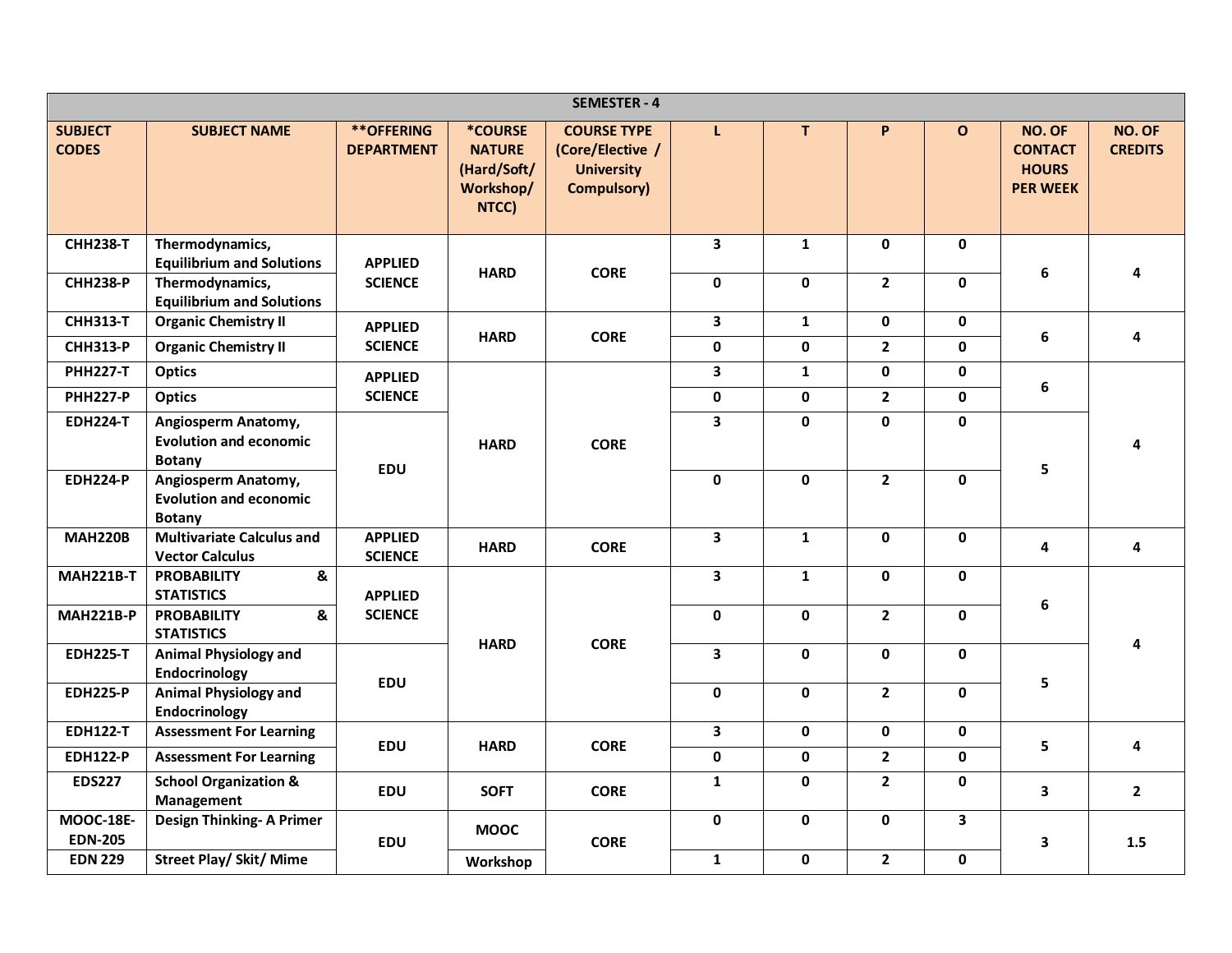| <b>MOOC-18E-</b> | <b>Principles of Human</b>            |              | <b>MOOC</b>     |                                                                                                                               | 0         |           | 0            | 3       |                |            |
|------------------|---------------------------------------|--------------|-----------------|-------------------------------------------------------------------------------------------------------------------------------|-----------|-----------|--------------|---------|----------------|------------|
| <b>EDS-204</b>   | <b>Resource Management</b>            |              |                 |                                                                                                                               |           |           |              |         |                |            |
| <b>MCS231</b>    | <b>Basics of Economics</b>            | <b>MGT</b>   | <b>SOFT</b>     | <b>Elective</b>                                                                                                               |           |           |              | 0       | 3              | 2          |
| <b>MCS232</b>    | <b>Introduction to Finance</b>        |              | <b>SOFT</b>     |                                                                                                                               |           | 0         | $\mathbf{2}$ | 0       |                |            |
| <b>FLS105</b>    | Spanish-II                            |              |                 |                                                                                                                               |           |           | 0            | 0       |                |            |
| <b>FLS106</b>    | German-II                             | <b>MRCFL</b> | <b>ELECTIVE</b> | <b>UNIVERSITY</b><br><b>COMPULSORY</b>                                                                                        |           |           | 0            | 0       | $\overline{2}$ | 0          |
| <b>FLS107</b>    | French-II                             |              |                 |                                                                                                                               |           |           | 0            | 0       |                |            |
|                  |                                       |              |                 |                                                                                                                               | 22(PCM)/1 | 5(PCM)/3( | 19(PCM/      | 6(PCM/Z | 52             | 29.5(PCM)/ |
|                  | TOTAL (L-T-P-O/CONTACT HOURS/CREDITS) |              |                 |                                                                                                                               | 9(ZBC)    | ZBC)      | ZBC)         | BC)     | (PCM)/47       | 25.5(ZBC)  |
|                  |                                       |              |                 |                                                                                                                               |           |           |              |         | (ZBC)          |            |
|                  |                                       |              |                 | Two weeks Community Contact internship (1.5credits)                                                                           |           |           |              |         |                |            |
|                  |                                       |              |                 | Under Choice based Credit system, a basket of electives will be offered from which, one elective will be taken by the student |           |           |              |         |                |            |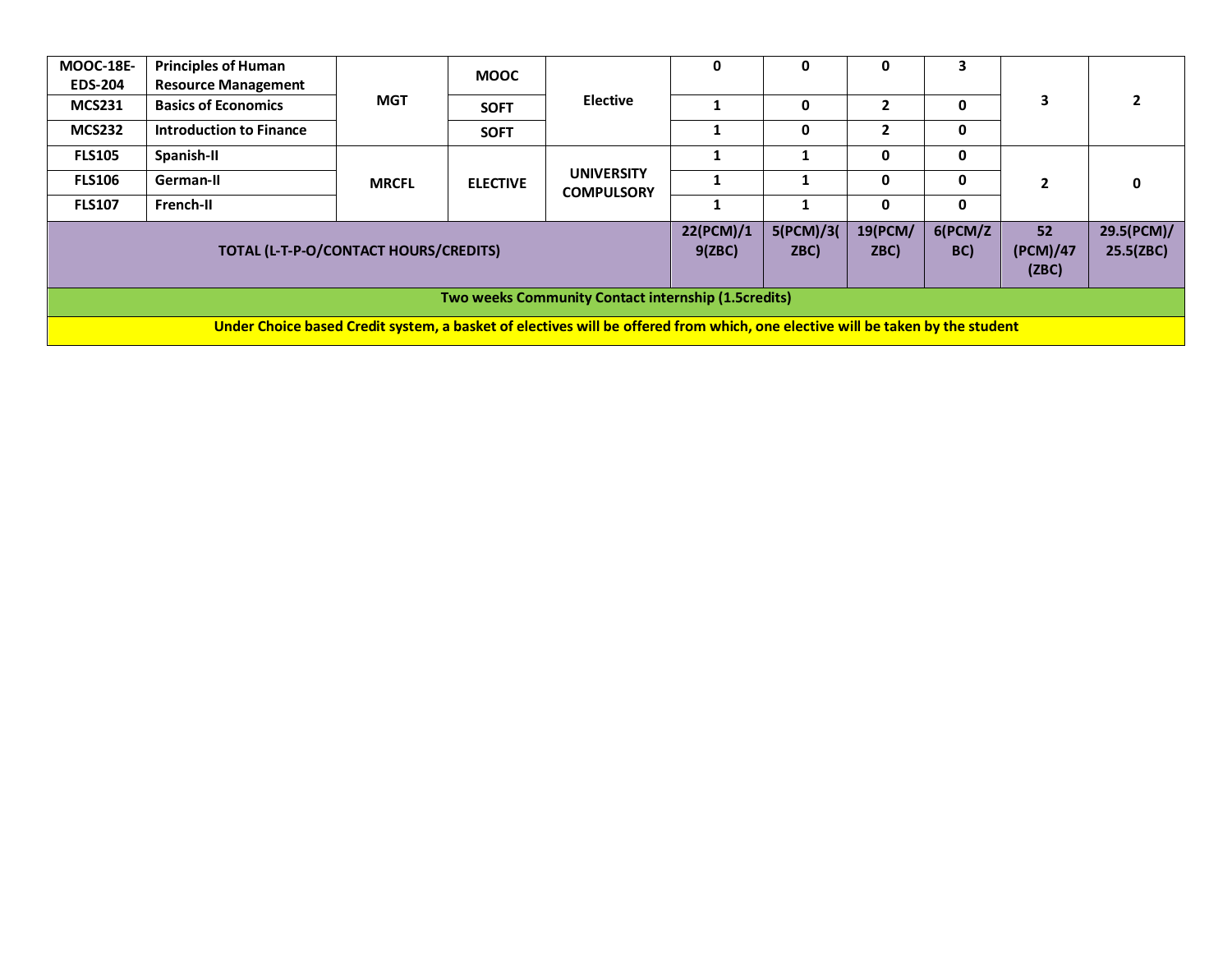|                                |                                                                                       |                                        |                                                                      | <b>SEMESTER - 5</b>                                                               |                         |              |                         |              |                                                             |                          |
|--------------------------------|---------------------------------------------------------------------------------------|----------------------------------------|----------------------------------------------------------------------|-----------------------------------------------------------------------------------|-------------------------|--------------|-------------------------|--------------|-------------------------------------------------------------|--------------------------|
| <b>SUBJECT</b><br><b>CODES</b> | <b>SUBJECT NAME</b>                                                                   | <b>**OFFERING</b><br><b>DEPARTMENT</b> | <b>*COURSE</b><br><b>NATURE</b><br>(Hard/Soft/<br>Workshop/<br>NTCC) | <b>COURSE TYPE</b><br>(Core/Elective /<br><b>University</b><br><b>Compulsory)</b> | L                       | T            | P                       | $\mathbf{o}$ | NO. OF<br><b>CONTACT</b><br><b>HOURS</b><br><b>PER WEEK</b> | NO. OF<br><b>CREDITS</b> |
| <b>CHH312-T</b>                | <b>Transition Elements,</b><br><b>Coordination Compounds</b><br>and Chemical Kinetics | <b>APPLIED</b>                         | <b>HARD</b>                                                          | <b>CORE</b>                                                                       | $\overline{\mathbf{3}}$ | $\mathbf{1}$ | 0                       | $\mathbf 0$  | $\boldsymbol{6}$                                            | 4                        |
| <b>CHH312-P</b>                | <b>Transition Elements,</b><br><b>Coordination Compounds</b><br>and Chemical Kinetics | <b>SCIENCE</b>                         |                                                                      |                                                                                   | $\mathbf 0$             | $\mathbf 0$  | $\overline{2}$          | $\mathbf 0$  |                                                             |                          |
| <b>PHH330-T</b>                | <b>Basic Electronics</b>                                                              | <b>APPLIED</b>                         |                                                                      |                                                                                   | 3                       | $\mathbf{1}$ | 0                       | 0            | 6                                                           |                          |
| <b>PHH330-P</b>                | <b>Basic Electronics</b>                                                              | <b>SCIENCE</b>                         |                                                                      |                                                                                   | $\mathbf 0$             | 0            | $\overline{2}$          | 0            |                                                             |                          |
| <b>EDH301-T</b>                | <b>Plant Systematics and</b><br><b>Angiosperm Phylogeny</b>                           | <b>EDU</b>                             | <b>HARD</b>                                                          | <b>CORE</b>                                                                       | $\overline{\mathbf{3}}$ | 0            | 0                       | 0            | 5                                                           | 4                        |
| <b>EDH301-P</b>                | <b>Plant Systematics and</b><br><b>Angiosperm Phylogeny</b>                           |                                        |                                                                      |                                                                                   | $\mathbf 0$             | $\mathbf 0$  | $\overline{2}$          | 0            |                                                             |                          |
| <b>MAH319B</b>                 | <b>DIFFERENTIAL EQUATIONS</b>                                                         | <b>APPLIED</b><br><b>SCIENCE</b>       |                                                                      |                                                                                   | $\overline{\mathbf{3}}$ | $\mathbf{1}$ | 0                       | 0            | 4                                                           |                          |
| <b>EDH302-T</b>                | <b>Ecology and Animal</b><br><b>Behaviour</b>                                         | <b>EDU</b>                             | <b>HARD</b>                                                          | <b>CORE</b>                                                                       | 3                       | $\mathbf{0}$ | $\mathbf{0}$            | 0            | 5                                                           | 4                        |
| <b>EDH302</b>                  | <b>Ecology and Animal</b><br><b>Behaviour</b>                                         |                                        |                                                                      |                                                                                   | $\mathbf 0$             | $\mathbf 0$  | $2^{\circ}$             | 0            |                                                             |                          |
| <b>EDH303-T</b>                | <b>Cell Biology and Genetics</b>                                                      | <b>EDU</b>                             |                                                                      | <b>CORE</b>                                                                       | $\overline{\mathbf{3}}$ | $\mathbf 0$  | $\mathbf 0$             | 0            |                                                             |                          |
| <b>EDH303-P</b>                | <b>Cell Biology and Genetics</b>                                                      |                                        | <b>HARD</b>                                                          |                                                                                   | $\mathbf 0$             | 0            | $2^{\circ}$             | 0            | 5                                                           | 4                        |
| <b>EDH214-T</b>                | <b>Education in</b><br><b>Contemporary India</b>                                      | <b>EDU</b>                             |                                                                      | <b>CORE</b>                                                                       | $\overline{\mathbf{3}}$ | 0            | $\mathbf{0}$            | 0            |                                                             |                          |
| <b>EDH214-P</b>                | <b>Education in</b><br><b>Contemporary India</b>                                      |                                        | <b>HARD</b>                                                          |                                                                                   | 0                       | $\mathbf 0$  | $\overline{2}$          | 0            | 5                                                           | 4                        |
| <b>EDH109-T</b>                | Pedagogy-I (Biological<br>Sciences)                                                   |                                        |                                                                      |                                                                                   | $\overline{\mathbf{3}}$ | $\mathbf 0$  | 0                       | $\mathbf 0$  |                                                             |                          |
| <b>EDH109-P</b>                | Pedagogy-I (Biological<br>Sciences)                                                   | <b>EDU</b>                             | <b>HARD</b>                                                          | <b>CORE ELECTIVE</b>                                                              | $\mathbf 0$             | 0            | 2 <sup>1</sup>          | 0            | 5                                                           | 4                        |
| <b>EDH110-T</b>                | <b>Pedagogy-I (Mathematics)</b>                                                       |                                        |                                                                      |                                                                                   | $\overline{\mathbf{3}}$ | $\mathbf 0$  | $\mathbf 0$             | $\mathbf 0$  |                                                             |                          |
| <b>EDH110-P</b>                | <b>Pedagogy-I (Mathematics)</b>                                                       |                                        |                                                                      |                                                                                   | $\mathbf 0$             | 0            | $\mathbf{2}$            | 0            |                                                             |                          |
| <b>EDW228</b>                  | e-learning                                                                            | <b>EDU</b>                             | <b>WORKSHOP</b>                                                      | <b>CORE</b>                                                                       | $\mathbf 0$             | 0            | $\overline{\mathbf{3}}$ | 0            | $\overline{\mathbf{3}}$                                     | 1.5                      |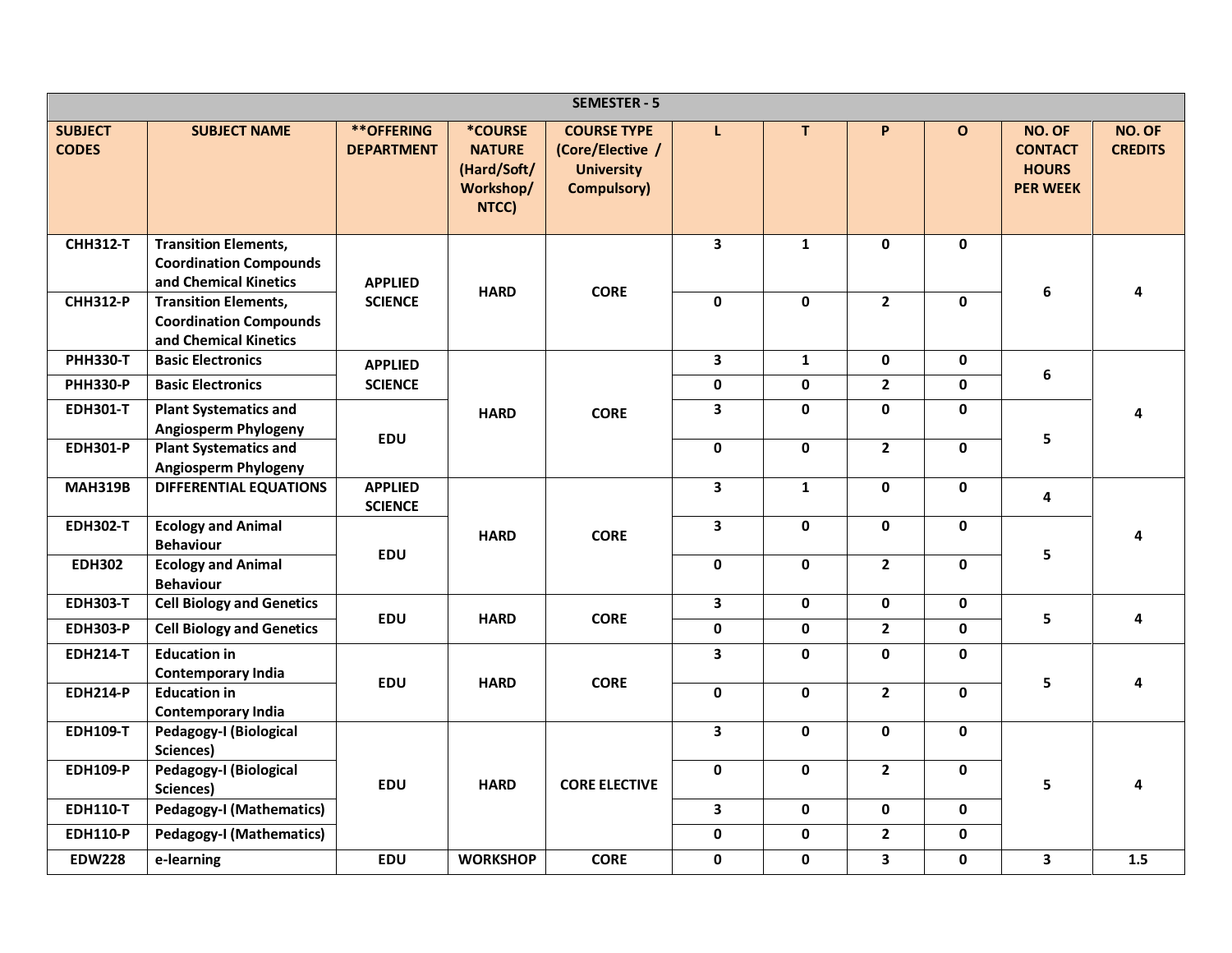| <b>EDW304</b> | Yoga & Health Education                                                                                                    | <b>EDU</b> | <b>WORKSHOP</b> | <b>CORE</b> |                     |                   |                     | 0 |                         | 1.5                     |
|---------------|----------------------------------------------------------------------------------------------------------------------------|------------|-----------------|-------------|---------------------|-------------------|---------------------|---|-------------------------|-------------------------|
| <b>EDN305</b> | Colloquium                                                                                                                 | <b>EDU</b> | <b>NTCC</b>     | <b>CORE</b> |                     |                   | 0                   | 0 | 0                       |                         |
| <b>EDO209</b> | Phase I (Field<br>Engagement)                                                                                              | <b>EDU</b> | <b>OUTCOME</b>  | <b>CORE</b> |                     |                   | 0                   | 0 | 0                       |                         |
|               | TOTAL (L-T-P-O/CONTACT HOURS/CREDITS)                                                                                      |            |                 |             | 15(PCM)/1<br>8(ZBC) | 3(PCM)/1(<br>ZBC) | 11(PCM)<br>/15(ZBC) | 0 | 29<br>(PCM)/34<br>(ZBC) | 27<br>(PCM)/31<br>(ZBC) |
|               | Under Choice based Credit system, a basket of electives will be offered from which two electives will taken by the student |            |                 |             |                     |                   |                     |   |                         |                         |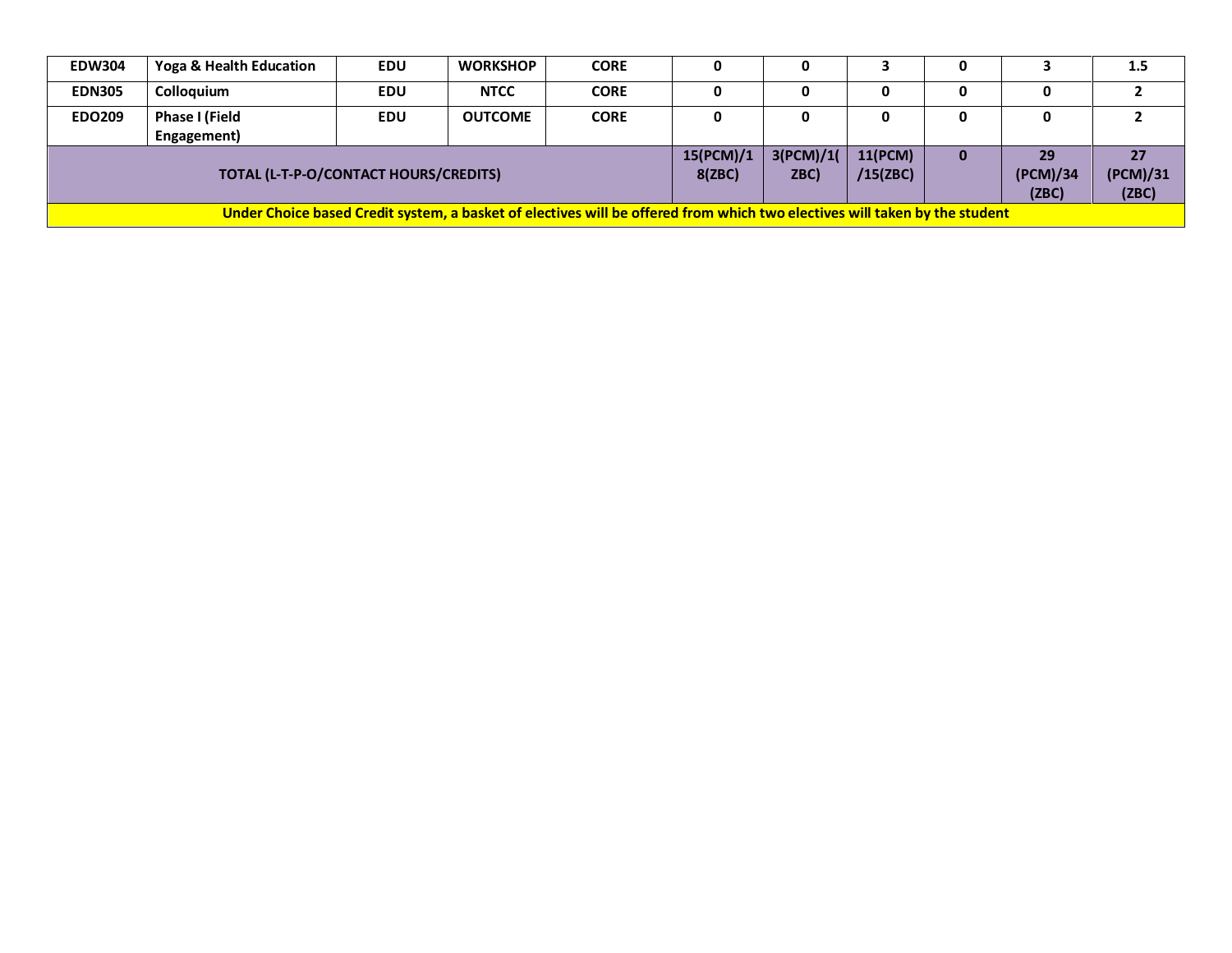|                                |                                                            |                                        |                                                                      | <b>SEMESTER - 6</b>                                                               |                         |              |                         |              |                                                             |                          |
|--------------------------------|------------------------------------------------------------|----------------------------------------|----------------------------------------------------------------------|-----------------------------------------------------------------------------------|-------------------------|--------------|-------------------------|--------------|-------------------------------------------------------------|--------------------------|
| <b>SUBJECT</b><br><b>CODES</b> | <b>SUBJECT NAME</b>                                        | <b>**OFFERING</b><br><b>DEPARTMENT</b> | <b>*COURSE</b><br><b>NATURE</b><br>(Hard/Soft/<br>Workshop/<br>NTCC) | <b>COURSE TYPE</b><br>(Core/Elective /<br><b>University</b><br><b>Compulsory)</b> | L                       | T            | P                       | $\mathbf{o}$ | NO. OF<br><b>CONTACT</b><br><b>HOURS</b><br><b>PER WEEK</b> | NO. OF<br><b>CREDITS</b> |
| <b>CHH314-T</b>                | <b>Electrochemistry and</b><br>Photochemistry              | <b>APPLIED</b><br><b>SCIENCE</b>       | <b>HARD</b>                                                          | <b>CORE</b>                                                                       | 3                       | $\mathbf{1}$ | 0                       | $\mathbf 0$  |                                                             |                          |
| <b>CHH314-P</b>                | <b>Electrochemistry and</b><br>Photochemistry              |                                        |                                                                      |                                                                                   | $\mathbf 0$             | $\mathbf 0$  | $\overline{2}$          | $\mathbf 0$  | 6                                                           | 4                        |
| <b>PHH331-T</b>                | <b>Relativity and Quantum</b><br><b>Mechanics</b>          | <b>APPLIED</b><br><b>SCIENCE</b>       | <b>HARD</b>                                                          | <b>CORE</b>                                                                       | $\overline{\mathbf{3}}$ | $\mathbf{1}$ | $\mathbf 0$             | $\mathbf 0$  |                                                             |                          |
| <b>PHH331-P</b>                | <b>Relativity and Quantum</b><br><b>Mechanics</b>          |                                        |                                                                      |                                                                                   | 0                       | $\mathbf 0$  | $\overline{2}$          | $\mathbf 0$  | 6                                                           |                          |
| <b>EDH310-T</b>                | <b>Plant Physiology and</b><br>Metabolism                  | <b>EDU</b>                             |                                                                      |                                                                                   | 3                       | 0            | 0                       | $\mathbf 0$  |                                                             | 4                        |
| <b>EDH310-P</b>                | <b>Plant Physiology and</b><br>Metabolism                  |                                        |                                                                      |                                                                                   | 0                       | $\mathbf 0$  | $2^{\circ}$             | $\mathbf 0$  | 5                                                           |                          |
| <b>MAH320B</b>                 | <b>GROUPS AND RINGS</b>                                    | <b>APPLIED</b><br><b>SCIENCE</b>       | <b>HARD</b>                                                          | <b>CORE</b>                                                                       | $\overline{\mathbf{3}}$ | $\mathbf{1}$ | 0                       | $\mathbf 0$  | 4                                                           | 4                        |
| <b>MAH321B-T</b>               | <b>COMPLEX ANALYSIS &amp;</b><br><b>NUMERICAL ANALYSIS</b> | <b>APPLIED</b><br><b>SCIENCE</b>       | <b>HARD</b>                                                          | <b>CORE</b>                                                                       | $\overline{\mathbf{3}}$ | $\mathbf{1}$ | 0                       | $\mathbf 0$  | 6                                                           |                          |
| <b>MAH321B-P</b>               | <b>COMPLEX ANALYSIS &amp;</b><br><b>NUMERICAL ANALYSIS</b> |                                        |                                                                      |                                                                                   | $\mathbf 0$             | $\mathbf 0$  | $\overline{2}$          | $\mathbf 0$  |                                                             | 4                        |
| <b>EDH311-T</b>                | <b>Developmental Biology</b><br>and Applied Zoology        | <b>EDU</b>                             |                                                                      |                                                                                   | $\overline{\mathbf{3}}$ | $\mathbf{0}$ | $\mathbf{0}$            | $\mathbf 0$  | 5                                                           |                          |
| <b>EDH311-P</b>                | <b>Developmental Biology</b><br>and Applied Zoology        |                                        |                                                                      |                                                                                   | $\pmb{0}$               | $\mathbf 0$  | $2^{\circ}$             | $\mathbf 0$  |                                                             |                          |
| <b>PHH432-T</b>                | <b>Atomic and Molecular</b><br><b>Physics</b>              | <b>APPLIED</b><br><b>SCIENCE</b>       | <b>HARD</b>                                                          | <b>CORE</b>                                                                       | $\overline{\mathbf{3}}$ | $\mathbf{1}$ | 0                       | $\mathbf 0$  | 6                                                           | 4                        |
| <b>PHH432-P</b>                | <b>Atomic and Molecular</b><br><b>Physics</b>              |                                        |                                                                      |                                                                                   | $\mathbf 0$             | $\mathbf{0}$ | $\overline{2}$          | $\mathbf 0$  |                                                             |                          |
| <b>EDH128-T</b>                | Pedagogy-II (Physical<br>Sciences)                         | <b>EDU</b>                             | <b>HARD</b>                                                          | <b>CORE</b>                                                                       | 3                       | $\mathbf 0$  | 0                       | $\mathbf 0$  |                                                             |                          |
| <b>EDH128-P</b>                | Pedagogy-II (Physical<br>Sciences)                         |                                        |                                                                      |                                                                                   | $\mathbf 0$             | 0            | $2^{\circ}$             | $\mathbf 0$  | 5                                                           | 4                        |
| <b>EDW104</b>                  | <b>Reading And Reflection</b><br><b>On Texts</b>           | <b>EDU</b>                             | <b>WORKSHOP</b>                                                      | <b>CORE</b>                                                                       | $\mathbf 0$             | 0            | $\overline{\mathbf{3}}$ | $\mathbf 0$  | $\overline{\mathbf{3}}$                                     | 1.5                      |
| <b>EDO314</b>                  | <b>Phase-II Field Engagement</b>                           | <b>EDU</b>                             | <b>OUTCOME</b>                                                       | <b>CORE</b>                                                                       | $\mathbf 0$             | 0            | 0                       | $\mathbf{2}$ | $\mathbf 0$                                                 | $\mathbf{2}$             |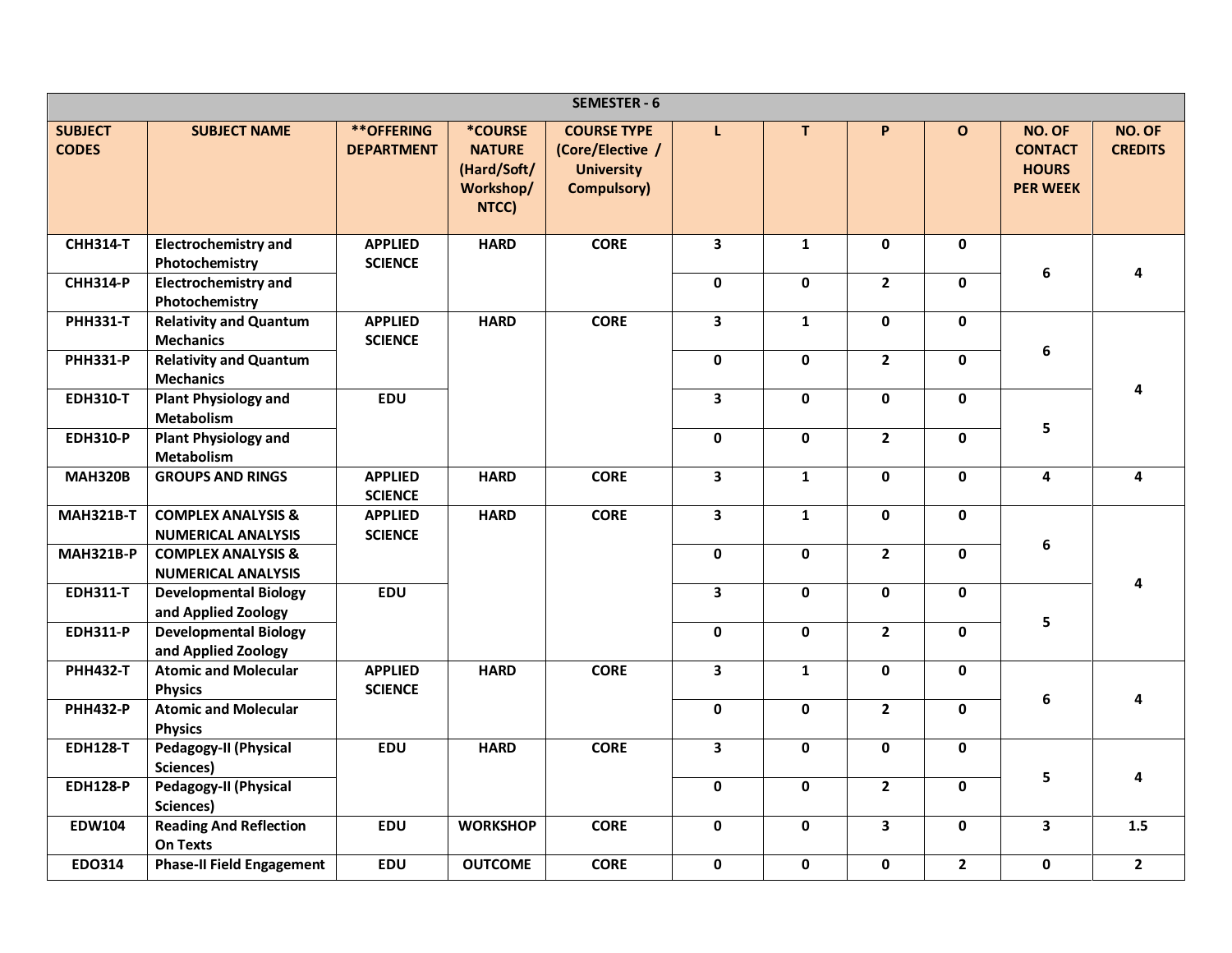|                | TOTAL (L-T-P-O/CONTACT HOURS/CREDITS)            |            |                           |                                                          |   |   | 13(PCM)<br>/11(ZBC) | 2(PCM/Z)<br>BC) | 34(PCM)/2<br>6(ZBC) | 27.5<br>(PCM)/19.5<br>(ZBC) |
|----------------|--------------------------------------------------|------------|---------------------------|----------------------------------------------------------|---|---|---------------------|-----------------|---------------------|-----------------------------|
| <b>EDO 413</b> | <b>Simulated Teaching-</b><br>Pedagogy I         | <b>EDU</b> | <b>OUTCO</b><br><b>ME</b> | <b>CORE</b>                                              | 0 | 0 | 0                   |                 | 0                   |                             |
| <b>EDO 414</b> | <b>Simulated Teaching-</b><br><b>Pedagogy II</b> | <b>EDU</b> | <b>OUTCO</b><br><b>ME</b> | <b>CORE</b>                                              | 0 | 0 | 0                   |                 | 0                   |                             |
|                |                                                  |            |                           | <b>Career Development Centre Modules will be offered</b> |   |   |                     |                 |                     |                             |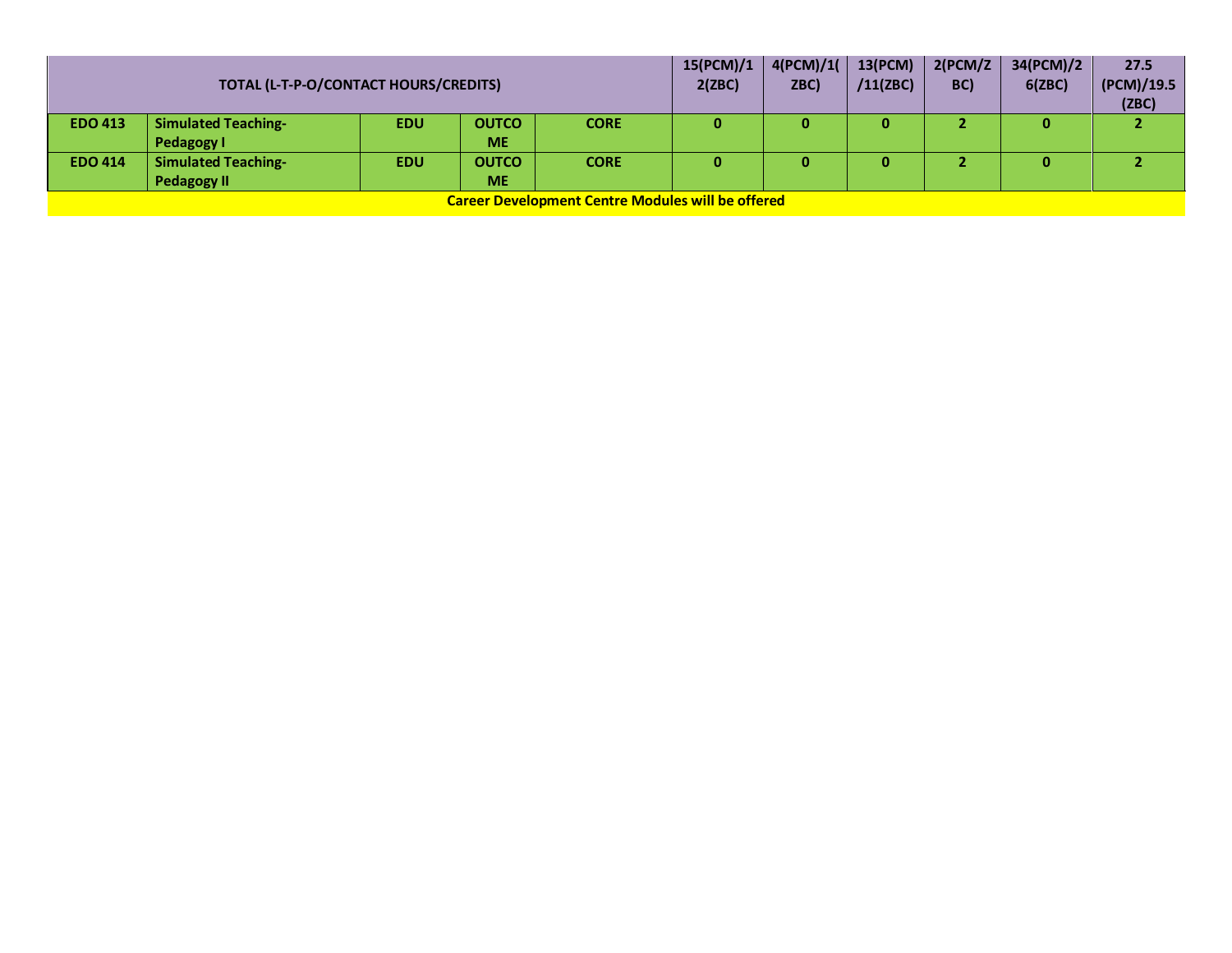|                                |                                         | <b>SEMESTER - 7</b>                    |                                                               |                                                                          |              |             |              |                |                                                                       |                       |
|--------------------------------|-----------------------------------------|----------------------------------------|---------------------------------------------------------------|--------------------------------------------------------------------------|--------------|-------------|--------------|----------------|-----------------------------------------------------------------------|-----------------------|
| <b>SUBJECT</b><br><b>CODES</b> | <b>SUBJECT NAME</b>                     | <b>**OFFERING</b><br><b>DEPARTMENT</b> | *COURSE<br><b>NATURE</b><br>(Hard/Soft/<br>Workshop/<br>NTCC) | <b>COURSE TYPE</b><br>(Core/Elective<br><b>University</b><br>Compulsory) |              | T           | P.           | $\mathbf{o}$   | NO. OF<br><b>CONTACT</b><br><b>HOURS</b><br><b>PER</b><br><b>WEEK</b> | <b>NO. OF CREDITS</b> |
| <b>EDN403</b>                  | <b>Reflective Journal</b>               | <b>EDU</b>                             | <b>NTCC</b>                                                   | <b>CORE</b>                                                              | $\mathbf 0$  | $\mathbf 0$ | 0            | $\overline{2}$ | 0                                                                     | $\overline{2}$        |
| <b>EDO404</b>                  | Phase-III School Internship-Pedagogy-I  | <b>EDU</b>                             | <b>OUTCOME</b>                                                | <b>CORE</b>                                                              | $\mathbf 0$  | $\mathbf 0$ | $\mathbf{0}$ | 6              | 0                                                                     | 8                     |
| <b>EDO405</b>                  | Phase-III School Internship-Pedagogy-II | <b>EDU</b>                             | <b>OUTCOME</b>                                                | <b>CORE</b>                                                              | $\mathbf{0}$ | $\mathbf 0$ | $\mathbf{0}$ | 6              | 0                                                                     | 8                     |
| <b>EDO415</b>                  | <b>Action Research</b>                  | <b>EDU</b>                             | <b>OUTCOME</b>                                                | <b>CORE</b>                                                              | $\mathbf{0}$ | $\mathbf 0$ | $\mathbf{0}$ | $\overline{2}$ | 0                                                                     | $\overline{2}$        |
| <b>EDO416</b>                  | <b>Case Study</b>                       | <b>EDU</b>                             | <b>OUTCOME</b>                                                | <b>CORE</b>                                                              | $\mathbf{0}$ | $\mathbf 0$ | 0            | $\overline{2}$ | 0                                                                     | $\overline{2}$        |
|                                | TOTAL (L-T-P-O/CONTACT HOURS/CREDITS)   |                                        |                                                               |                                                                          |              |             |              |                | $\bf{0}$                                                              | 22                    |

**Career Development Centre Modules will be offered**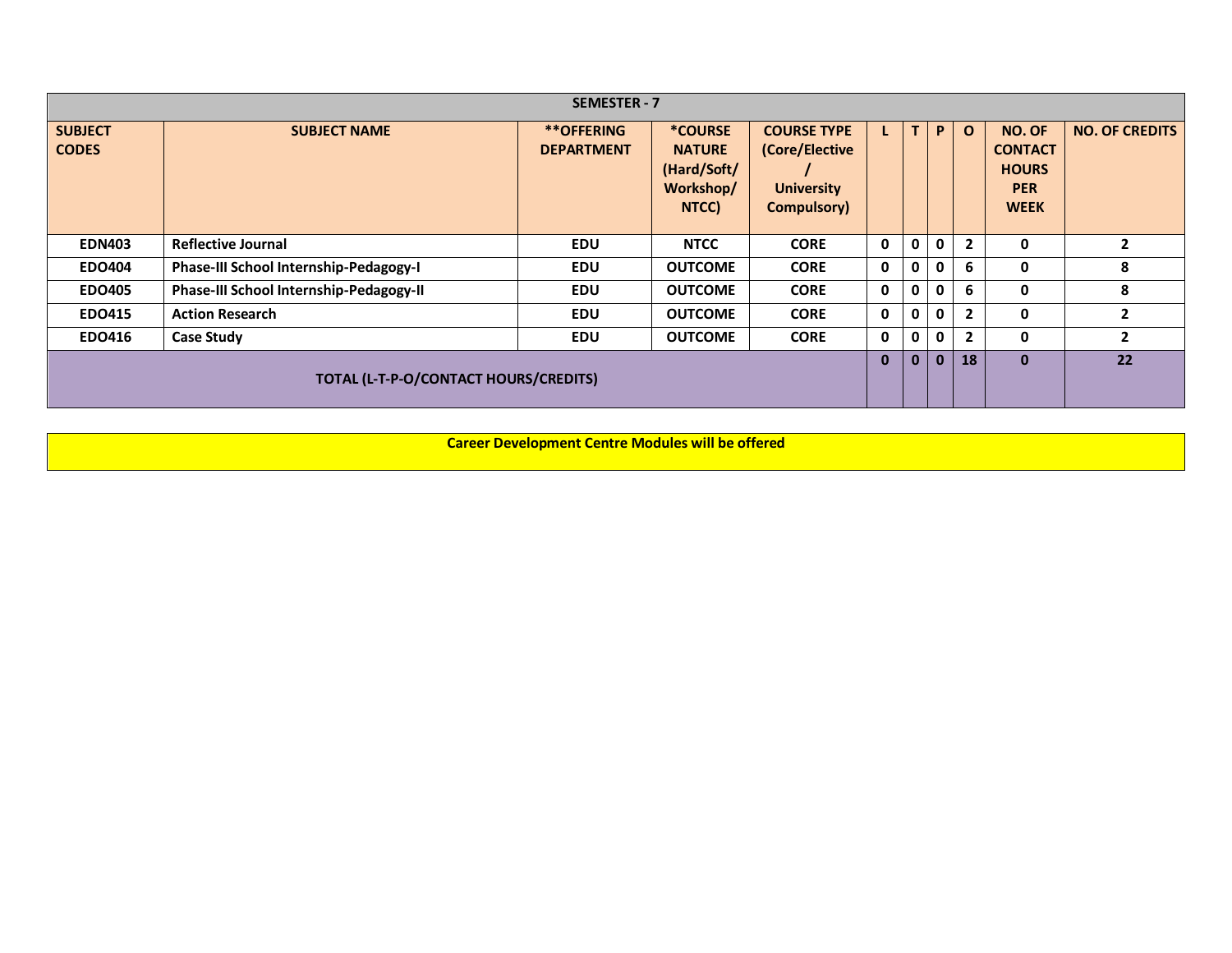|                                |                                                             | <b>SEMESTER - 8</b>                    |                                                                      |                                                                          |                         |              |                |                |                                                             |                       |
|--------------------------------|-------------------------------------------------------------|----------------------------------------|----------------------------------------------------------------------|--------------------------------------------------------------------------|-------------------------|--------------|----------------|----------------|-------------------------------------------------------------|-----------------------|
| <b>SUBJECT</b><br><b>CODES</b> | <b>SUBJECT NAME</b>                                         | <b>**OFFERING</b><br><b>DEPARTMENT</b> | <b>*COURSE</b><br><b>NATURE</b><br>(Hard/Soft/<br>Workshop/<br>NTCC) | <b>COURSE TYPE</b><br>(Core/Elective<br><b>University</b><br>Compulsory) | L                       | T            | P              | $\mathbf{o}$   | NO. OF<br><b>CONTACT</b><br><b>HOURS</b><br><b>PER WEEK</b> | <b>NO. OF CREDITS</b> |
| <b>CHH315-T</b>                | <b>Spectroscopy, Natural Products and Heterocyclics</b>     | <b>APPLIED SCIENCE</b>                 | <b>HARD</b>                                                          | <b>CORE</b>                                                              | 3                       | $\mathbf{1}$ | 0              | $\mathbf 0$    | 6                                                           | 4                     |
| <b>CHH315-P</b>                | <b>Spectroscopy, Natural Products and Heterocyclics</b>     |                                        |                                                                      |                                                                          | $\mathbf 0$             | $\mathbf{0}$ | $\overline{2}$ | $\mathbf{0}$   |                                                             |                       |
| <b>PHH433-T</b>                | <b>Nuclear and Solid State Physics</b>                      | <b>APPLIED SCIENCE</b>                 | <b>HARD</b>                                                          | <b>CORE</b>                                                              | $\overline{\mathbf{3}}$ | $\mathbf{1}$ | 0              | $\mathbf{0}$   | 6                                                           |                       |
| <b>PHH433-P</b>                | <b>Nuclear and Solid State Physics</b>                      |                                        |                                                                      |                                                                          | $\mathbf 0$             | $\mathbf{0}$ | $\overline{2}$ | $\mathbf{0}$   |                                                             | 4                     |
| <b>EDH410-T</b>                | <b>Biochemistry, Plant Tissue culture and Biotechnology</b> | <b>EDU</b>                             | <b>HARD</b>                                                          | <b>CORE</b>                                                              | $\mathbf{3}$            | $\pmb{0}$    | $\mathbf{0}$   | $\mathbf 0$    | 5                                                           |                       |
| <b>EDH410-P</b>                | <b>Biochemistry, Plant Tissue culture and Biotechnology</b> |                                        |                                                                      |                                                                          | $\mathbf 0$             | 0            | $\mathbf{2}$   | $\mathbf 0$    |                                                             |                       |
| <b>EDH411-T</b>                | <b>Genetics and Palentology</b>                             | <b>EDU</b>                             | <b>HARD</b>                                                          | <b>CORE</b>                                                              | $\overline{\mathbf{3}}$ | 0            | <sup>0</sup>   | $\mathbf 0$    | 5                                                           |                       |
| <b>EDH411-P</b>                | <b>Genetics and Palentology</b>                             |                                        |                                                                      |                                                                          | $\mathbf 0$             | $\pmb{0}$    | $\mathbf{2}$   | $\mathbf 0$    |                                                             |                       |
| <b>MAH401B</b>                 | <b>Linear Algebra</b>                                       | <b>APPLIED SCIENCE</b>                 |                                                                      |                                                                          | 3                       | $\mathbf{1}$ | 0              | $\mathbf 0$    | 4                                                           |                       |
| <b>EDH402-T</b>                | <b>Molecular Biology and Immunology</b>                     | <b>EDU</b>                             | <b>HARD</b>                                                          | <b>CORE</b>                                                              | $\overline{\mathbf{3}}$ | $\pmb{0}$    | $\mathbf{0}$   | $\mathbf 0$    | 5                                                           | 4                     |
| <b>EDH402-P</b>                | <b>Molecular Biology and Immunology</b>                     |                                        |                                                                      |                                                                          | $\mathbf 0$             | 0            | $\overline{2}$ | $\mathbf 0$    |                                                             |                       |
| <b>EDN412</b>                  | Seminar                                                     | <b>EDU</b>                             | <b>NTCC</b>                                                          | <b>CORE</b>                                                              | $\mathbf 0$             | $\mathbf{0}$ | $\mathbf{0}$   | $\overline{2}$ | 0                                                           | $\overline{2}$        |
| <b>EDS236</b>                  | <b>School leadership and Management</b>                     |                                        |                                                                      |                                                                          |                         |              |                |                |                                                             |                       |
| MOOC-210-                      | <b>Educational Leadership</b>                               |                                        |                                                                      |                                                                          |                         |              |                |                |                                                             |                       |
| <b>EDS-401</b>                 |                                                             |                                        |                                                                      |                                                                          |                         |              |                |                |                                                             |                       |
| <b>EDS220</b>                  | <b>Peace and Value Education</b>                            | <b>EDU</b>                             | <b>SOFT</b>                                                          | <b>ELECTIVE</b>                                                          | $\mathbf{1}$            | 0            | $\overline{2}$ | $\mathbf{0}$   | 3                                                           | $\overline{2}$        |
| <b>EDS221</b>                  | <b>Guidance and Counselling</b>                             |                                        |                                                                      |                                                                          |                         |              |                |                |                                                             |                       |
| <b>EDS222</b>                  | <b>Human Rights in Education</b>                            |                                        |                                                                      |                                                                          |                         |              |                |                |                                                             |                       |
| <b>EDS223</b>                  | <b>Environment and Education</b>                            |                                        |                                                                      |                                                                          |                         |              |                |                |                                                             |                       |
|                                | TOTAL (L-T-P-O/CONTACT HOURS/CREDITS)                       |                                        |                                                                      |                                                                          |                         |              |                |                | 19(PCM)/<br>24(ZBC)                                         | 16(PCM)/<br>20 (ZBC)  |